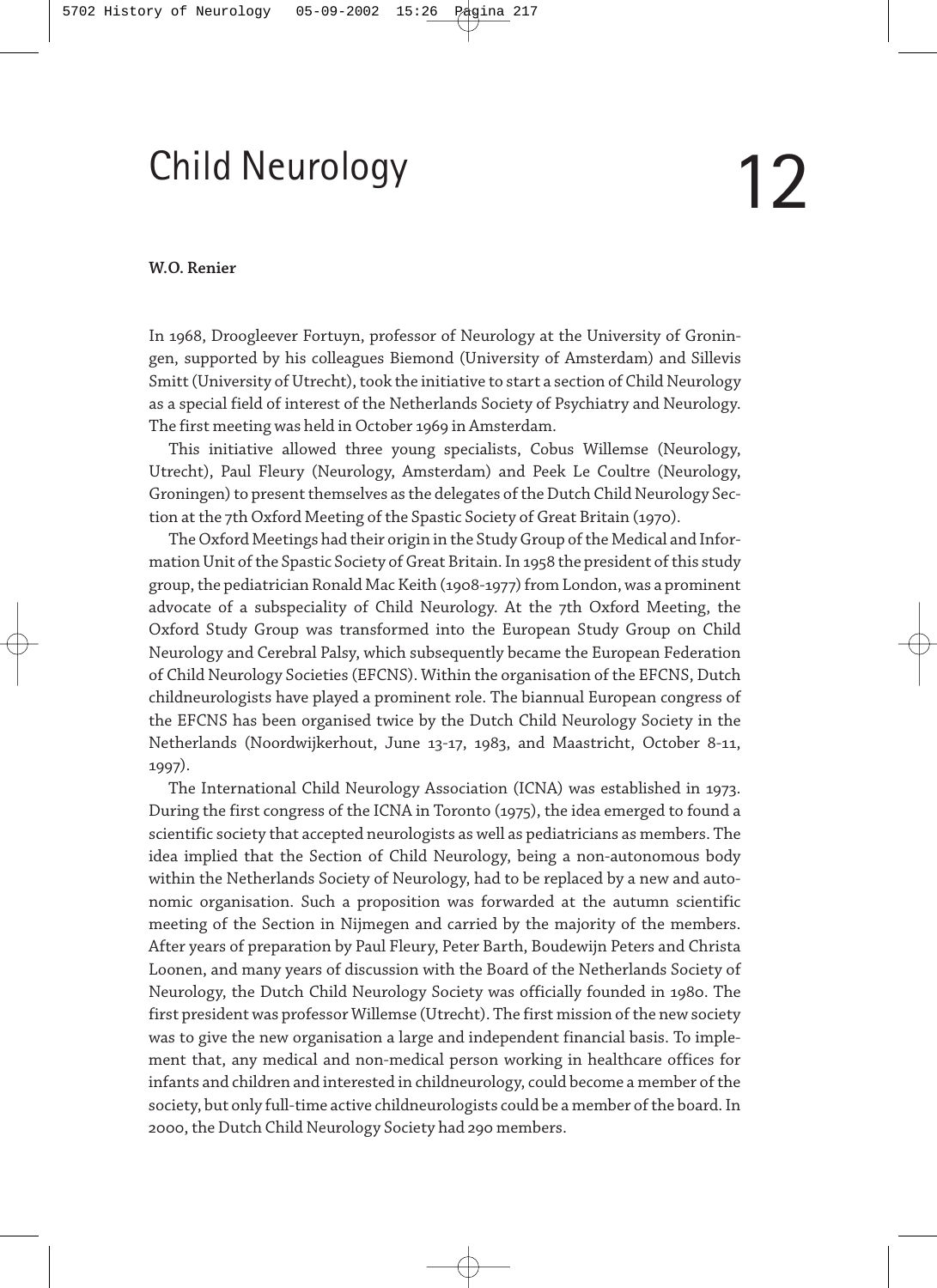#### 218 | HISTORY OF NEUROLOGY IN THE NETHERLANDS

After a dynamic start of child neurology departments in the university hospitals of Utrecht, Nijmegen and Groningen, other such departments followed in Amsterdam, Rotterdam, Leiden and Maastricht. In 2000, each Dutch university hospital commanded a childneurology department and two to four members of staff. In the last decennium, most of these departments, which started in the departments of Neurology, have been integrated in the departments of Pediatrics.

A milestone in the profile of the new section of Child Neurology was the organisation of a two-day course on child neurology (Boerhaavecursus over Kinderneurologie, Leiden, May 25-26, 1972,), at which the most important aspects of the pathology of the developing central and peripheral nervous system were presented. The course was a resounding success (there were 464 participants) and resulted in a handbook on child neurology (Willemse 1973). In subsequent years, the Dutch Society of Child Neurology organised many symposia and training sessions.

From the beginning, Willemse invited the members of the Section to his department in Utrecht once a month. These so called 'tea club' meetings were a forum for the presentation and discussion of exceptional cases or cases pro diagnosi.

Every year since 1973, an autumnal symposium is organised by one of the university child neurology departments. The theme of the symposium is generally determined by the research interest of the organising department. Since the 1980s, two meetings have been organised each year: one the autumnal symposium with a predominantly educational aspect; the other a springtime meeting in a regional general hospital where case reports and results of scientific research by members of the Society are presented and discussed.

An annual training course (Cursorium) for residents in neurology or pediatrics was initiated in 1995 in order to stimulate their interest in child neurology and to promote cooperation between the two disciplines in an early phase of their training.

The Cornelia de Lange prize was instituted in 1992. Cornelia Catharina de Lange (1871-1950) was professor in Pediatrics at the University of Amsterdam and had a particular interest in diseases of the central nervous system. The prize is awarded to child neurologists who achieve outstanding merits in child neurology.

## **Child neurology versus neuropediatrics**

In the Netherlands, child neurology is a discipline, practised in the majority of the cases, by neurologists with a special interest in child neurology and neuropathology. In many other countries, pediatricians constitute the majority and call themselves 'neuropediatricians'. The first generation members of the Dutch Child Neurology Society were the neurologists Cobus Willemse and Jaap Troost (Utrecht), Peek Le Coultre and Ko Begeer (Groningen), Christa Loonen (Rotterdam), Fons Gabrëels and Willy Renier (Nijmegen), Boudewijn Peters (Leiden), Paul Fleury and Charles Njiokiktien (Amsterdam) and Wim Feikema (Rotterdam, later Deventer), and the pediatricians Peter Barth (Amsterdam) and Nan Krijgsman (Nijmegen).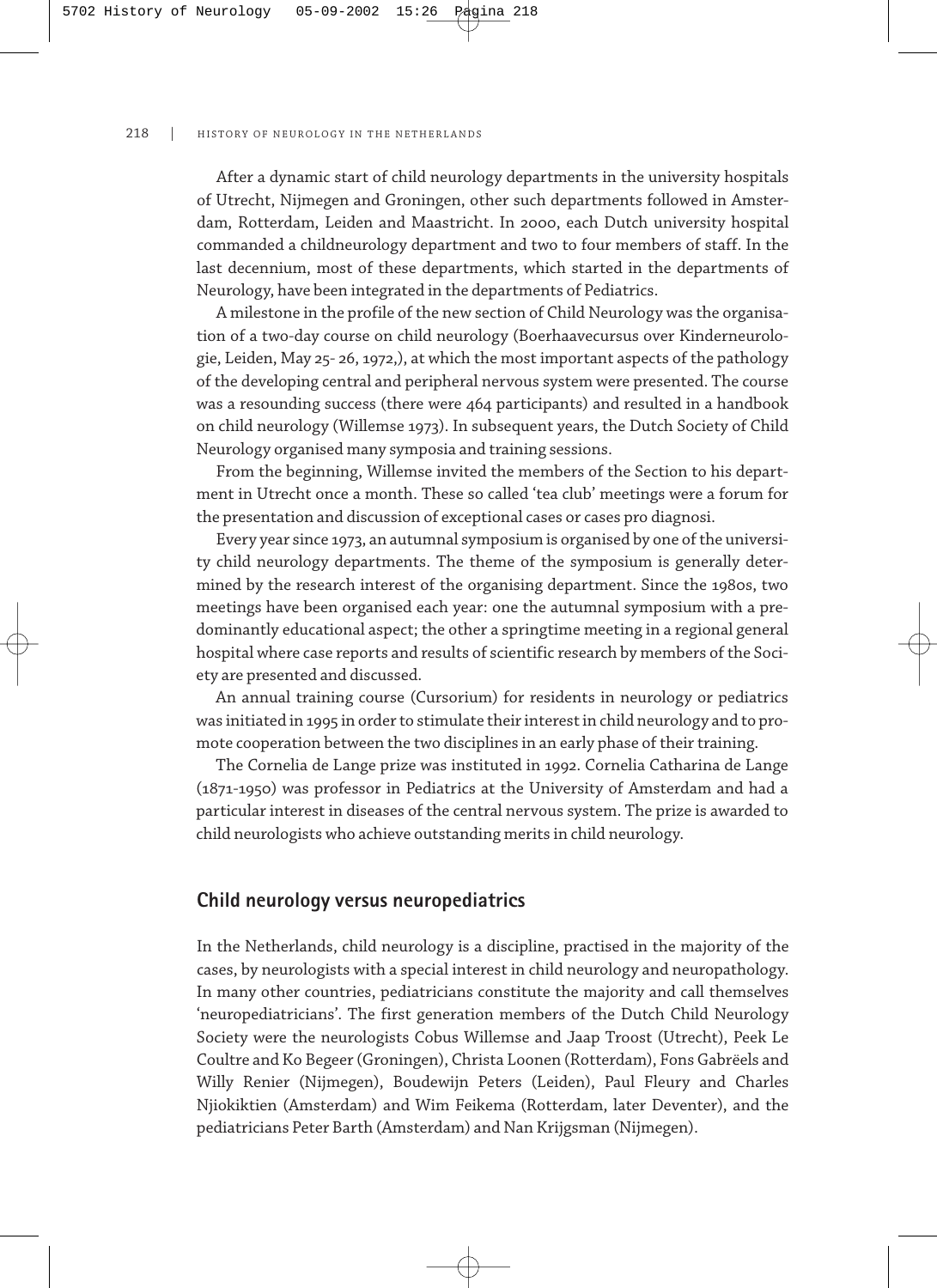#### CHILD NEUROLOGY | 219

The pioneers of the first period intended to make child neurology an officially recognised (sub-) specialism in the Netherlands with scientific input from both neurology and pediatrics. For many years, neither the Society of Neurology nor the Society of Pediatrics was willing to accept this proposition. The board of the Society of Pediatrics was unwilling to accept that non-pediatricians should take care of children. Because approximately one third of the patients in pediatric departments are children with neurological signs and symptoms, the first child neurology departments in Utrecht, Nijmegen and Amsterdam were perceived as a dangerous development. The situation in Nijmegen was illustrative of the turf battle between the two mother disciplines. At the University Hospital Nijmegen, there were two departments, a child neurology department at the Institute of Neurology and a neuropediatric department at the Institute of Pediatrics. In 1977 Gabrëels and Renier wrote a letter proposing a fusion of the two departments, however, this proposal met with a rebuttal by the heads of both Institutes. It was 1986 before the idea to create one unit could be realised, and even then it needed the prior concession of the Institute of Neurology to accept that the interdisciplinary unit would reside in the Pediatric Clinic and that the chair of Child Neurology of the Institute of Neurology would be disconnected from its foster mother. At the national level, it took even longer to reach consensus between the boards of the Society of Neurology and the Society of Pediatrics for a generally accepted training schedule for childneurology. In 2000, 25 years after the start of the Dutch Society of Child Neurology, an agreement was signed by the two societies. However, child neurology is not a separate subspecialty but a field of interest of both disciplines. This agreement is in accordance with the international discussion and consensus: a neurologist or a pediatrician can be recognised as a childneurologist or neuropediatrician if he/she has been trained during one year in pediatrics or neurology, respectively, and during one year in a recognised centre of child neurology. The performance and interpretation of neurophysiological examinations, particularly electroencephalograms, remain the domain of neurologists in the Netherlands.

The discussion of the relationship 'child neurology versus neuropediatrics' is not restricted to the Netherlands. At the Xth International Congress of Neurology in Barcelona (September 12, 1973), the International Child Neurology Association (ICNA) was established. Ingrid Gamstorp (Sweden) was the first secretary general. Sabine Pelc, a Belgian childneurologist, was responsible for the registration of the articles of the association in accordance with the Belgian law. In her report of the General Meeting of ICNA in Amsterdam (September 17, 1977), Ingrid Gamstorp pointed out that Sabine Pelc was worried by "the dominance of pedriatrics in the training in neuropediatrics in many countries. She fears a majority of not properly neurologically trained members ruling ICNA." In 1979, however, one of the pioneers of the Dutch Child Neurology Society, the neurologist Peek Le Coultre, became president of the ICNA.